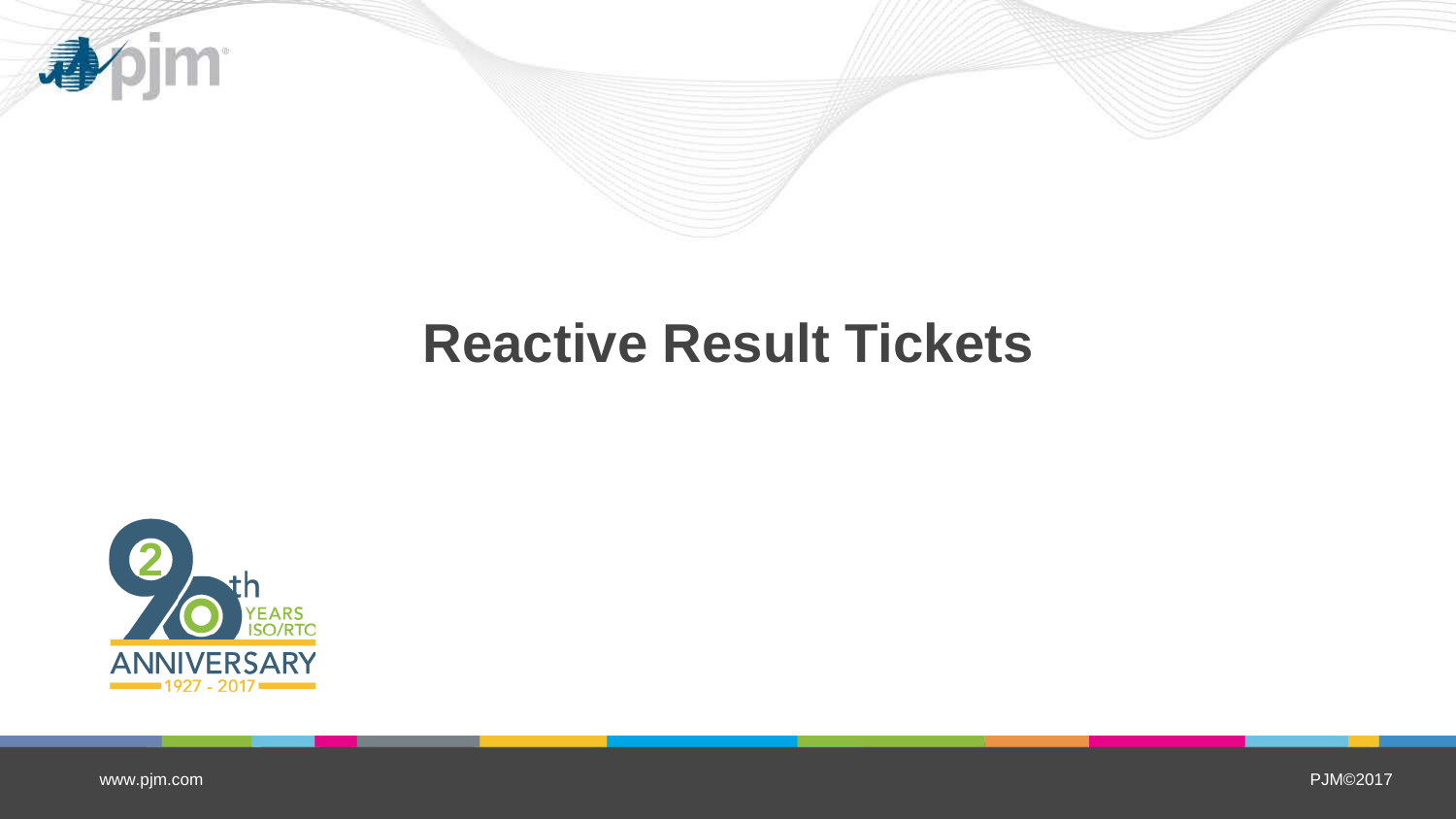

## **Creating Reactive Result Ticket**

- Create Reactive Result Ticket button allows user to create a new Reactive Result ticket.
- When a Generator type and unit are chosen then the ticket is set to Saved before the ticket appears.

|                                  | <b>New Reactive Result Ticket</b>                                                                          |  |
|----------------------------------|------------------------------------------------------------------------------------------------------------|--|
| <b>Company: Electric Company</b> | <b>Generation Type: Nuclear</b><br>Unit: Unit 1<br>Last Tested: 09/18/2015<br>$\checkmark$<br>$\checkmark$ |  |
|                                  | <b>Continue</b><br><b>Main Menu</b><br>Refresh                                                             |  |
|                                  |                                                                                                            |  |
|                                  |                                                                                                            |  |
|                                  |                                                                                                            |  |

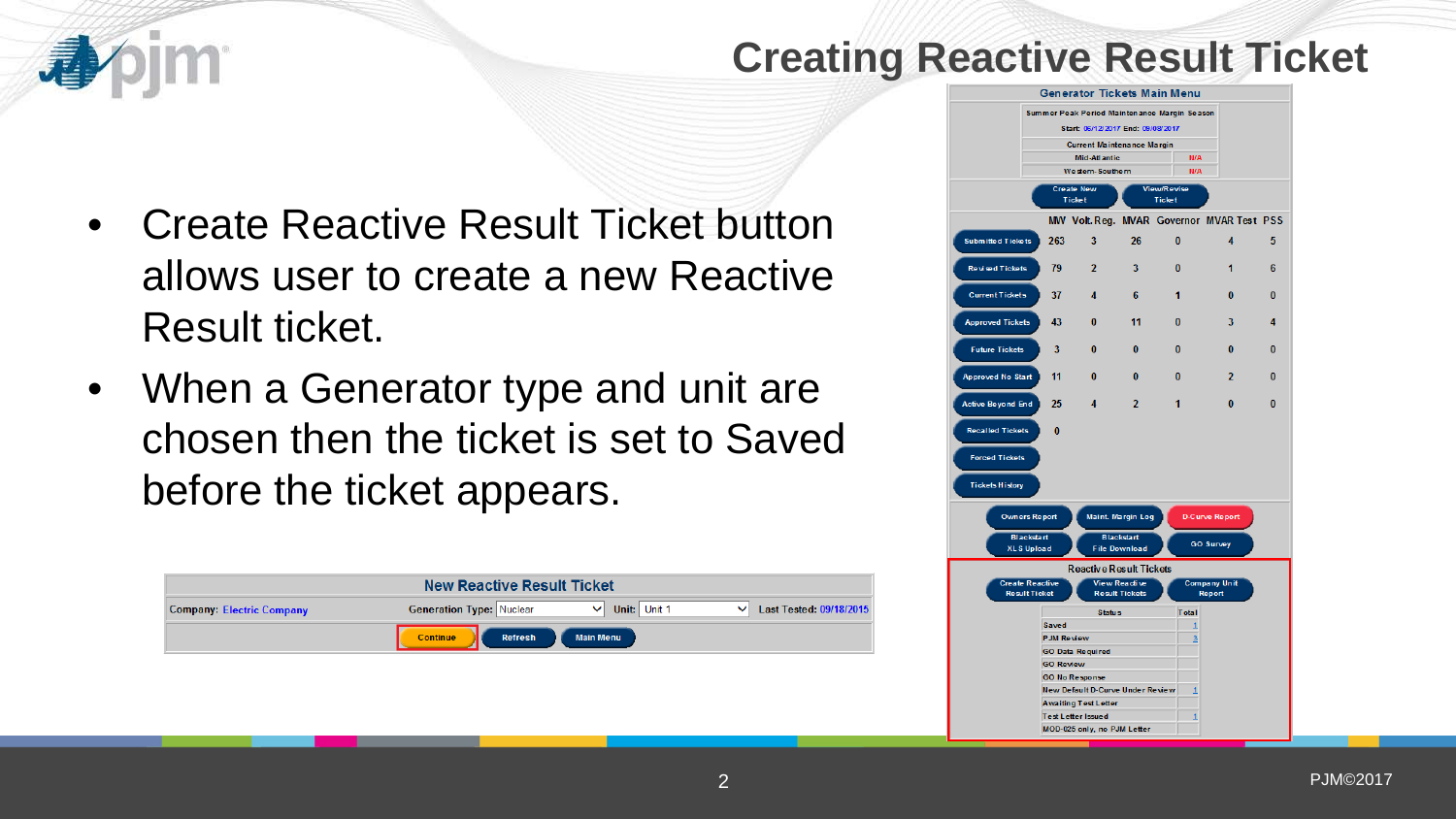- **Ticket ID**: System Generated ID from PJM.
- **Company**: User login's company.
- **Unit:** The selected unit for data submission.
- **Last Tested:** Date indicating when the unit has last officially tested their reactive capability.
- **Ticket Status**: By default, this will show the current status of the ticket. Users can select 'PJM Review' and click **Save** to submit the ticket for analysis. Users can also elect to cancel a ticket by selecting 'Canceled by GO' and clicking **Save**.
- **Company Ticket ID**: Optional field for the company's internal application ticket number. The ticket submitter should review their own company policy to see if they should utilize this field.
- **Late**: This field will specify if the ticket has been submitted to PJM after the testing deadline date.
- **GO Comments**: Optional textbox for GO to add any additional comments.

|                      |                         |                          |                                | <b>Reactive Result Ticket</b> |                                                                  |                 |                                         |  |
|----------------------|-------------------------|--------------------------|--------------------------------|-------------------------------|------------------------------------------------------------------|-----------------|-----------------------------------------|--|
| <b>Ticket ID:</b>    | 121                     |                          | Company:                       | <b>Electric Company</b>       |                                                                  | Unit: UNIT 1    | Last Tested: 09/26/2015                 |  |
| Ticket Status: Saved |                         | $\checkmark$             | <b>Company Ticket ID:</b>      |                               |                                                                  | Late: No        |                                         |  |
|                      |                         | <b>Go Comments:</b>      |                                |                               |                                                                  |                 |                                         |  |
|                      |                         |                          |                                |                               | ∧<br>$\checkmark$                                                |                 |                                         |  |
|                      |                         |                          |                                |                               | Earliest Test Date: 09/01/2016 Testing Deadline Date: 03/01/2017 |                 |                                         |  |
|                      |                         |                          |                                | <b>MVAR Test Date</b>         | <b>GO Data</b>                                                   |                 |                                         |  |
|                      | Include                 | <b>Test Type</b>         | <b>MVAR Test Ticket</b>        |                               | <b>Test Data</b>                                                 |                 | <b>Test Entry Date Additional Files</b> |  |
|                      | $\overline{\mathbf{v}}$ | Max Load Lagging         | 311094<br>Select:<br>Or Enter: | $\checkmark$<br>09/01/2016    | Enter/View Data (No Data)                                        | 12/19/2016 Late | Files(0)                                |  |
|                      | $\overline{\mathbf{v}}$ | Max Load Leading         | 311095<br>Select:<br>Or Enter: | $\checkmark$<br>12/18/2016    | Enter/View Data (No Data) 12/19/2016                             |                 | Files (0)                               |  |
|                      | П                       | Min Load Lagging         |                                |                               |                                                                  |                 |                                         |  |
|                      | □                       | Min Load Leading         |                                |                               |                                                                  |                 |                                         |  |
|                      | ш                       | <b>Sync Cond Lagging</b> |                                |                               |                                                                  |                 |                                         |  |
|                      |                         | <b>Sync Cond Leading</b> |                                |                               |                                                                  |                 |                                         |  |
|                      |                         |                          | Save                           | <b>History Log</b>            | Refresh<br><b>Main Menu</b>                                      |                 |                                         |  |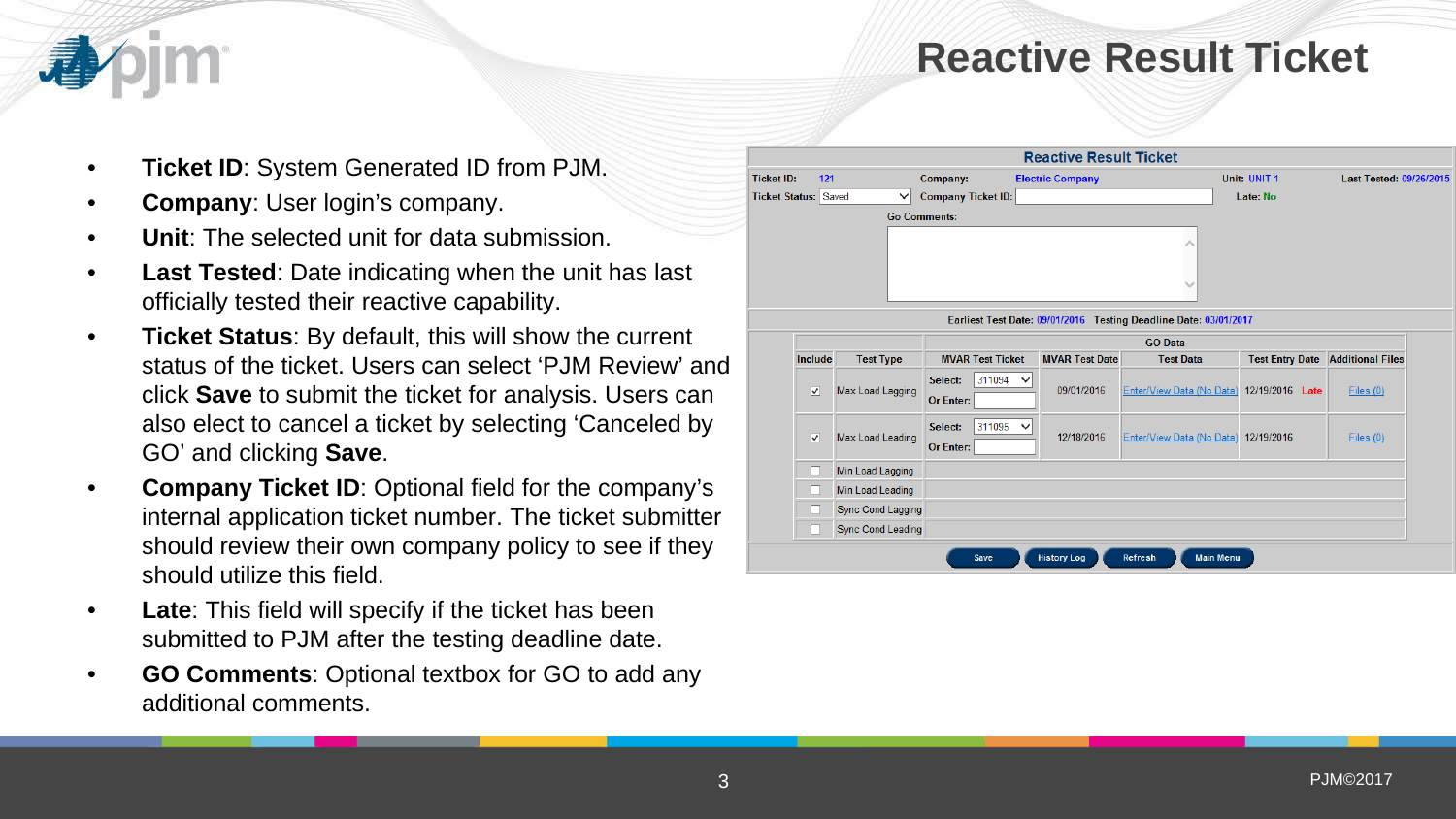

- **Earliest Test Date**: This date will display the earliest test date based on the MVAR Test Ticket selection.
- **Testing Deadline Date**: This date will display the deadline to submit all required tests data to PJM. GOs have a 6 month window to submit all test results.
- **Include**: Users must select all required tests for the unit.
- **Test Type**: A list of tests to submit for evaluation.
- **MVAR Test Ticket**: Users can link MVAR Test tickets by selecting a testing ticket created for the unit in the past 30 days or by entering the ticket number.
- **MVAR Test Date**: This field will populate the **Actual End Date** or the **Estimated End Date** if no actual end date is entered for the MVAR test ticket.
- **Test Data**: Click the **Enter/View Data (No Data)** to open the **Reactive Capability Testing Form**. Once all required fields marked by asterisk (\*) are completed, the data can be saved and the user can proceed with the rest of the ticket by clicking **Back to Ticket**.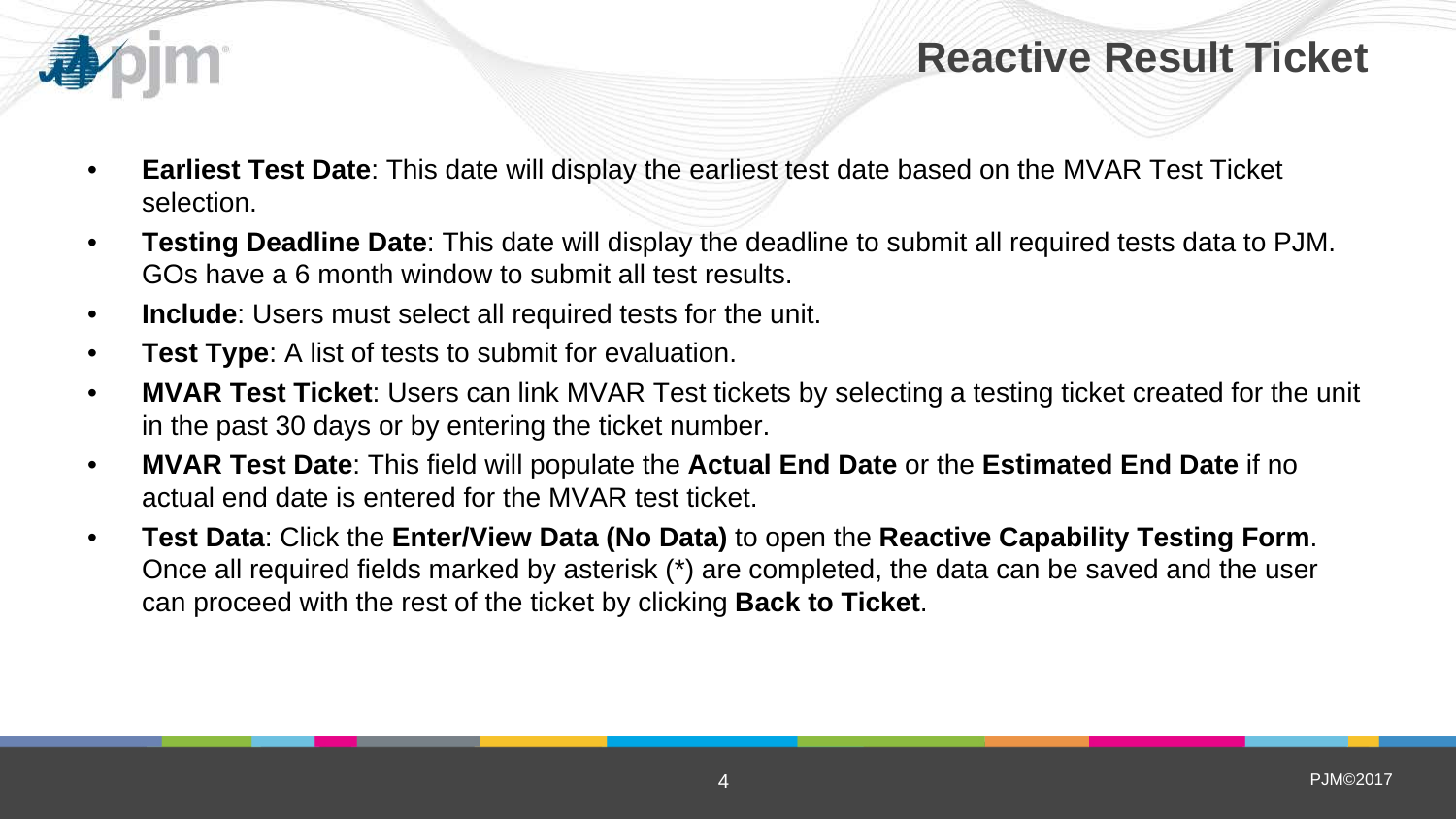

| <b>Reactive Capability Testing Form</b>                                                                                                                   |                               |                                     |                   |                                |                     |                                                                                |            |                                                               |                            |
|-----------------------------------------------------------------------------------------------------------------------------------------------------------|-------------------------------|-------------------------------------|-------------------|--------------------------------|---------------------|--------------------------------------------------------------------------------|------------|---------------------------------------------------------------|----------------------------|
| <b>Reactive Result Ticket ID:</b><br>Max Load Lagging Unit Name:<br>Test:                                                                                 |                               |                                     | Company:          |                                |                     | ------                                                                         |            |                                                               |                            |
| eDART MVAR Test Ticket: New<br>Date of Test: 11/07/2016                                                                                                   | <b>Test Data Type: Staged</b> |                                     |                   | Previous Test Date: 06/26/2014 |                     |                                                                                |            |                                                               |                            |
| Tested By*:<br><b>Cooling Water Temperature, F:</b>                                                                                                       |                               | <b>Ambient Temperature, F:</b>      |                   |                                |                     | <b>Black Start*:</b>                                                           |            | O Yes O No                                                    |                            |
| Test Analysis Contact*:<br>Start Time of the Test*:                                                                                                       | (hh 24 :ml EPT)               | <b>Ambient Relative Humidity:</b>   |                   |                                |                     | <b>Test Results Limited by</b><br><b>System Conditions and PJM notified:</b>   |            |                                                               |                            |
| Analysis Contact Email*:<br>End time of the test will be calculated by RJM based on the test type.                                                        |                               | Normal Hydrogen Pressure, PSIG:     |                   |                                |                     | <b>Automatic Voltage Regulator</b><br>verified in service:                     |            | п                                                             |                            |
| Analysis Contact Phone*:                                                                                                                                  |                               | Actual Hydrogen Pressure, PSIG:     |                   |                                |                     |                                                                                |            |                                                               |                            |
|                                                                                                                                                           |                               | Location                            |                   |                                | <b>Current Test</b> |                                                                                |            | <b>Stated Capability</b>                                      |                            |
| <b>Metered MVAR Location*</b><br><b>Point of Interconnection</b>                                                                                          |                               | Telemetered<br>to PJM*              | eDART<br>D-Curve* | Voltage<br>$(KV)^*$            | $(MW)^*$            | $(MVAR)*$                                                                      | (MW)       | Real Power Reactive Power Real Power Reactive Power<br>(MVAR) | <b>Additional Comments</b> |
| A Low-Side Gross<br>⊟D-                                                                                                                                   | $\mathbf{A}$<br>Low-Side      | $\Box$                              | O                 |                                |                     |                                                                                |            |                                                               |                            |
| □<br>G Low-Side Net<br>If Applicable)<br>F High-Side Net                                                                                                  | Gross                         |                                     |                   |                                |                     |                                                                                |            |                                                               |                            |
| <b>Tertiary Load(s)</b><br>Check Location of eDART D-Curve                                                                                                | в                             | 0                                   |                   |                                |                     |                                                                                |            |                                                               |                            |
| <b>Generator Step Up</b><br><b>Auxiliary or Station</b><br>Transformer                                                                                    | c.                            | 0                                   |                   |                                |                     |                                                                                |            |                                                               |                            |
| <b>Service Transformer(s)</b>                                                                                                                             |                               |                                     |                   |                                |                     |                                                                                |            |                                                               |                            |
| $\Box$ G $\rightarrow$                                                                                                                                    | D                             | □                                   |                   |                                |                     |                                                                                |            |                                                               |                            |
| $\mathbf{B}$                                                                                                                                              | Е                             | □                                   |                   |                                |                     |                                                                                |            |                                                               |                            |
| ⊟A→                                                                                                                                                       | F                             |                                     |                   |                                |                     |                                                                                |            |                                                               |                            |
| <b>Unit Auxiliary</b>                                                                                                                                     | <b>High-Side</b><br>Net       | 0                                   | о                 |                                |                     |                                                                                |            |                                                               |                            |
| <br><b>Transformer(s) or Loads</b>                                                                                                                        | G                             |                                     |                   |                                |                     |                                                                                |            |                                                               |                            |
| <b>Auxiliary or Station</b><br>                                                                                                                           | Low-Side<br><b>Net</b>        | □                                   | $\circ$           |                                |                     |                                                                                |            |                                                               |                            |
| Service Transformer(s)<br>r^r^r^r^i                                                                                                                       |                               |                                     |                   |                                |                     | Data Telemetry Verified between the plant, the MOC and PJM as per M14D, E 4.1: |            |                                                               |                            |
| <b>Auxiliary Bus</b><br><b>Generator or Aggregate</b>                                                                                                     |                               |                                     |                   |                                |                     |                                                                                | (MMDDYYYY) | (hh24;m)                                                      |                            |
| Generators<br><br>Check Locations Telemetered to PJM<br>o<br><b>Auxiliary Bus</b>                                                                         |                               | Generator Voltage/MVAR/PF Schedule: |                   |                                |                     | Unit of Measure                                                                |            | <b>GSU Nameplate Data:</b>                                    |                            |
| Power flow in the same direction as arrows should be indicated as positive.                                                                               |                               | <b>Generator Voltage PT Ratio:</b>  |                   |                                |                     | <b>KV</b>                                                                      |            | <b>Tap Setting:</b>                                           | <b>KV</b>                  |
| If the facility sufficiently comparable to this simplified diagram or provided points please attach an addendum to this form with the requisite material. |                               | System Voltage Schedule:            |                   |                                |                     | <b>KV</b>                                                                      |            | Impedance:<br><b>Generator Capability:</b>                    | 96<br><b>MVA</b>           |
|                                                                                                                                                           |                               | System Voltage PT Ratio:            |                   |                                |                     | <b>KV</b>                                                                      |            |                                                               |                            |
| Refresh                                                                                                                                                   | <b>Back to Ticket</b>         |                                     |                   |                                |                     |                                                                                |            |                                                               |                            |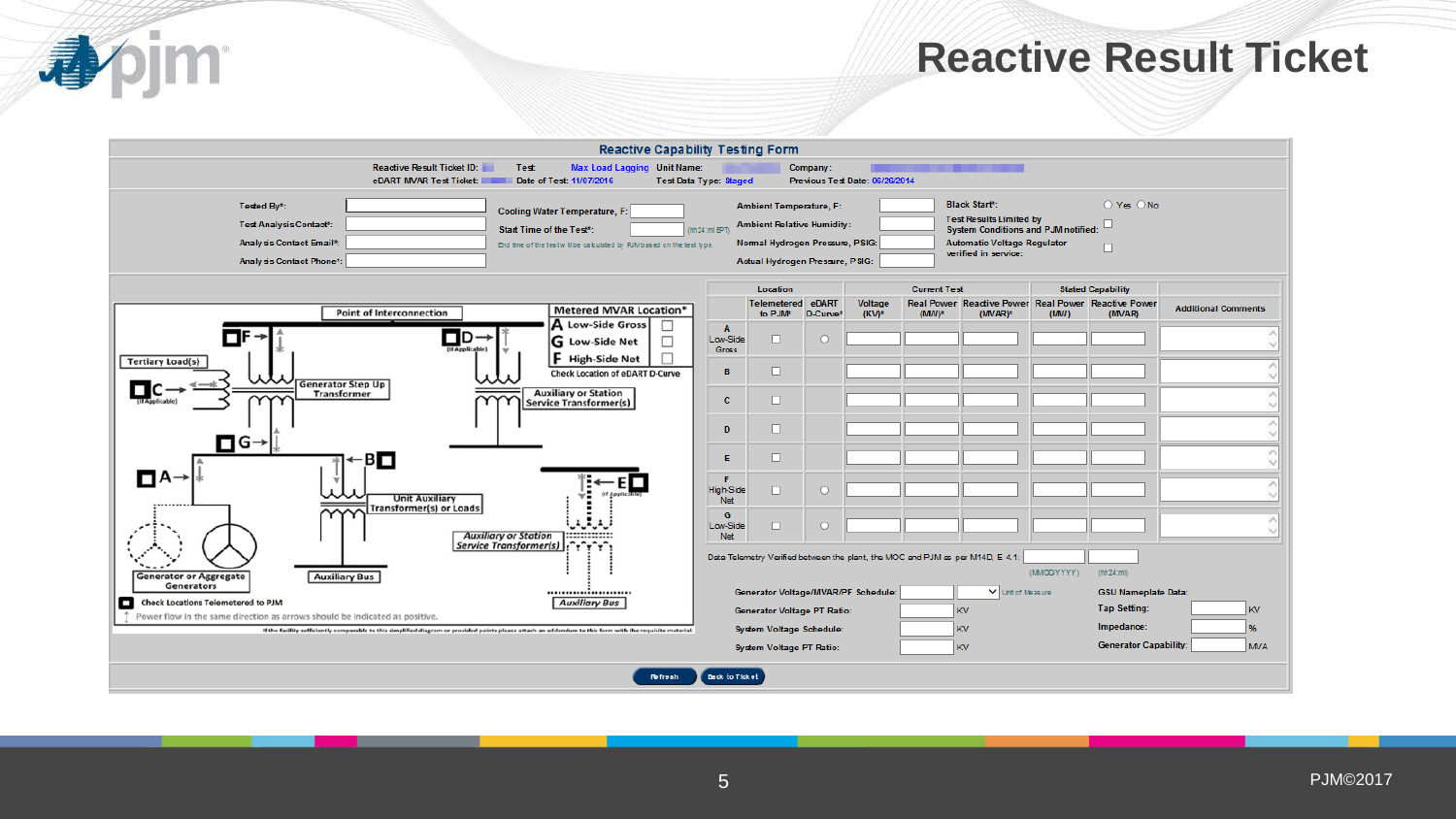- **Test Entry Date**: Displays the date when the data was entered and saved. If the data is saved after 30 days from the MVAR test date, a late flag will appear.
- **Additional Files**: Clicking the **Files** link will take the user to a new page to upload supporting files for analysis. Users can add files by browsing the desired file and clicking **Submit File**. Users can also delete files by checking a file and clicking **Delete**.
- **Save:** Stores changes made to the ticket.

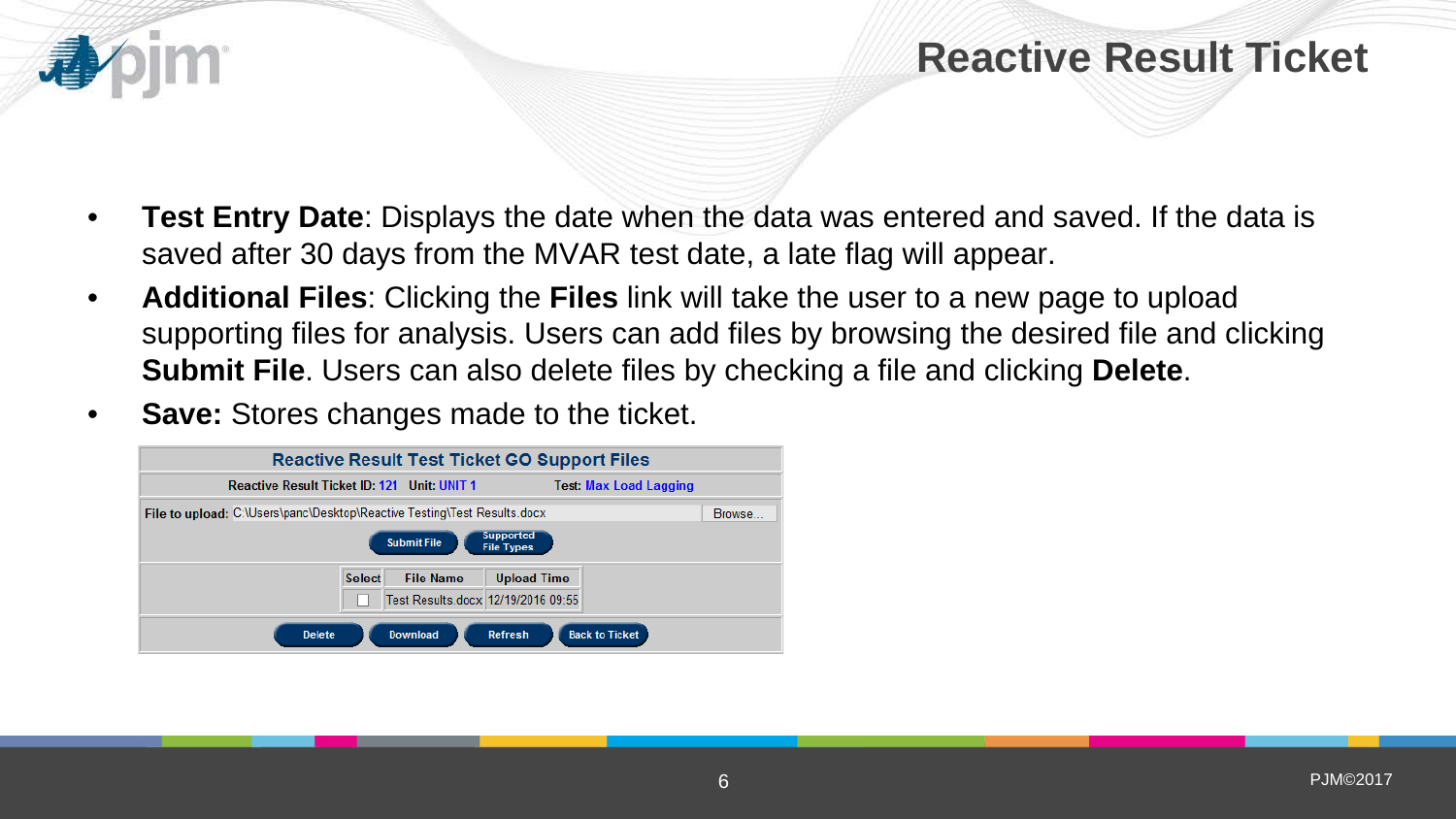# 看

#### **Supported File Types**

| Supported File Types: Here is a list of all the |  |
|-------------------------------------------------|--|
| supported file types.                           |  |

• **History Log:** Users will be able to view a history log of status changes to any Reactive result ticket.

|                  | <b>Reactive Test Ticket History Log</b> |                  |
|------------------|-----------------------------------------|------------------|
| Ticket ID:121    |                                         |                  |
| <b>User Name</b> | <b>Status</b>                           | Timestamp        |
| User1            | GO Data Required 12/19/2016 11:53       |                  |
| User1            | <b>PJM Review</b>                       | 12/19/2016 11:52 |
| User1            | Saved                                   | 12/19/2016 11:51 |
|                  | <b>Close Window</b>                     |                  |

| <b>Extension</b> | <b>Description</b>   |
|------------------|----------------------|
| bmp              | Bitmap               |
| <b>CSV</b>       | Comma Delimited      |
| doc              | <b>Word document</b> |
| docx             | <b>Word document</b> |
| dwg              | Autocad              |
| gif              | Picture              |
| htm              | <b>HTML</b>          |
| html             | <b>HTML</b>          |
| jpg              | Picture              |
| pdf              | Adobe PDF            |
| ppt              | PowerPoint           |
| pptx             | PowerPoint           |
| svg              | Single Line Diagram  |
| txt              | Text                 |
| vsd              | Visio                |
| xls              | Spreadsheet          |
| xlsx             | Spreadsheet          |
| xml              | <b>XML</b>           |
| zip              | Zipped               |
|                  | <b>Close Window</b>  |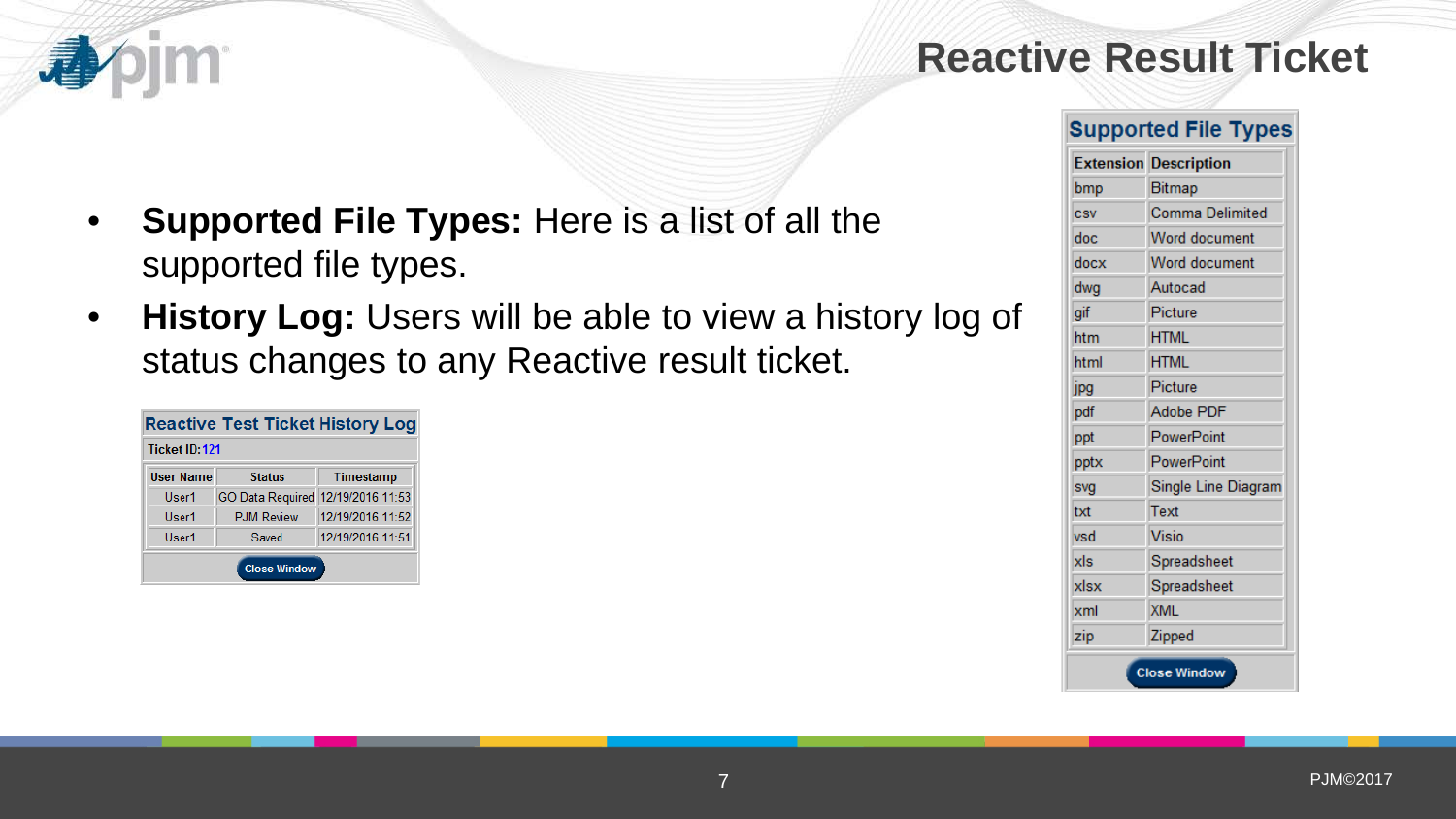## **Statuses: PJM Review**

• Once all information has been entered and status is saved as 'PJM Review,' the ticket will be locked and the **Submission Date** field will appear. PJM will analyze the results and take next actions. Users may request to have one or more tests to be unlocked by contacting the assigned PJM Engineer.

|                                              |           |                           |                                                                                                    | <b>Reactive Result Ticket</b> |                  |                           |           |          |                         |
|----------------------------------------------|-----------|---------------------------|----------------------------------------------------------------------------------------------------|-------------------------------|------------------|---------------------------|-----------|----------|-------------------------|
| 121<br><b>Ticket ID:</b>                     | Company:  |                           | <b>Electric Company</b>                                                                            |                               |                  | Unit: UNIT 1              |           |          | Last Tested: 09/26/2015 |
| Ticket Status: PJM Review V                  |           | <b>Company Ticket ID:</b> |                                                                                                    |                               |                  | PJM Assigned: User 3      |           | Late: No |                         |
| <b>Go Comments:</b>                          |           |                           |                                                                                                    | <b>PJM Comments:</b>          |                  |                           |           |          |                         |
| Attached are additional data for PJM Review. |           |                           |                                                                                                    |                               |                  |                           |           |          |                         |
|                                              |           |                           |                                                                                                    |                               |                  |                           |           |          |                         |
|                                              |           |                           |                                                                                                    |                               |                  |                           |           |          |                         |
|                                              |           |                           |                                                                                                    |                               |                  |                           |           |          |                         |
|                                              |           |                           | Submission Date: 12/19/2016 10:15 Earliest Test Date: 09/01/2016 Testing Deadline Date: 03/01/2017 |                               |                  |                           |           |          |                         |
|                                              |           |                           |                                                                                                    |                               | <b>GO</b> Data   |                           |           |          |                         |
|                                              | Editable  | <b>Test Type</b>          | MVAR Test Ticket MVAR Test Date Test Data Test Entry Date Additional Files                         |                               |                  |                           |           |          |                         |
|                                              | <b>No</b> | Max Load Lagging          | 311094                                                                                             | 09/01/2016                    |                  | View Data 12/19/2016 Late | Files (1) |          |                         |
|                                              | <b>No</b> | Max Load Leading          | 311095                                                                                             | 12/18/2016                    |                  | View Data 12/19/2016      | Files (1) |          |                         |
|                                              |           |                           | <b>History Log</b>                                                                                 | Refresh                       | <b>Main Menu</b> |                           |           |          |                         |
|                                              |           |                           |                                                                                                    |                               |                  |                           |           |          |                         |
|                                              |           |                           |                                                                                                    |                               |                  |                           |           |          |                         |

Company Unit Report

Total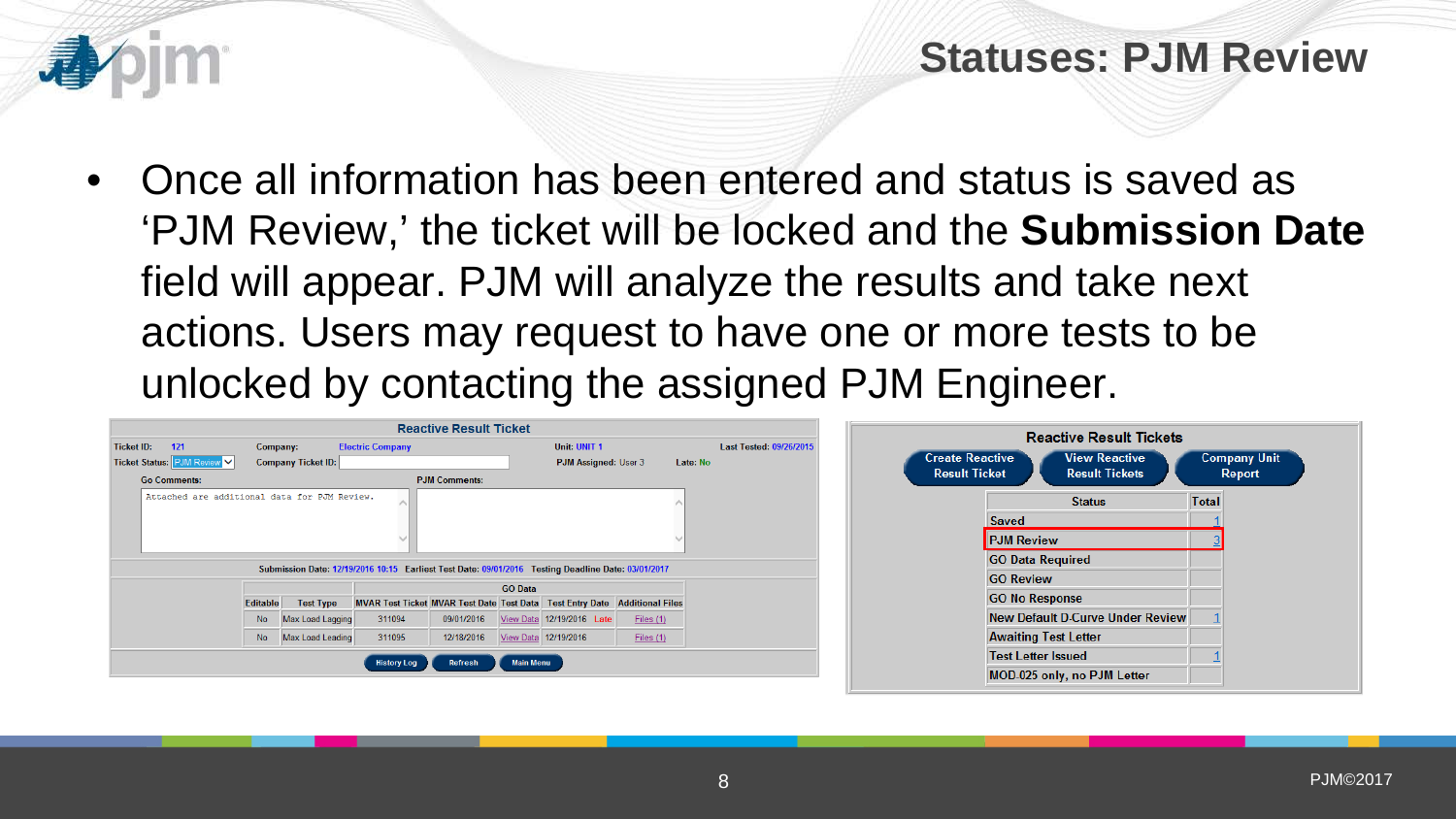## **Statuses: GO Data Required**

- If **Reactive Result Tickets** are incomplete or require additional information for analysis, PJM will set the ticket status to 'GO Data Required'.
- In this status, GOs can view initial PJM results which may include a list of issues and additional comments to review.
- GOs can add/edit the sections that require additional data. Once the ticket has been updated, the ticket status can be set back to 'PJM Review.



|           |                  |                                                  |            |                              |                                         | <b>Reactive Result Ticket</b> |                     |                                                                                                                    |                                                           |    |                            |
|-----------|------------------|--------------------------------------------------|------------|------------------------------|-----------------------------------------|-------------------------------|---------------------|--------------------------------------------------------------------------------------------------------------------|-----------------------------------------------------------|----|----------------------------|
|           |                  | <b>Ticket ID:</b><br>121                         | Company:   |                              | <b>Electric Company</b>                 |                               | Unit: UNIT 1        |                                                                                                                    | Last Tested: 09/26/2015                                   |    |                            |
|           |                  | Ticket Status: GO Data Required V                |            | <b>Company Ticket ID:</b>    |                                         |                               |                     | PJM Assigned: User 3<br>Late: No                                                                                   |                                                           |    |                            |
|           |                  | <b>Go Comments:</b>                              |            |                              |                                         | <b>PJM Comments:</b>          |                     |                                                                                                                    |                                                           |    |                            |
|           |                  | Attached are additional data for PJM Review.     |            |                              |                                         |                               |                     | Need more information on Max Load Lagging test.                                                                    |                                                           |    |                            |
|           |                  |                                                  |            | <b>GO Data</b>               |                                         |                               |                     | Submission Date: 12/19/2016 10:15 Earliest Test Date: 09/01/2016 Testing Deadline Date: 03/01/2017                 |                                                           |    |                            |
| Editable  | <b>Test Type</b> | <b>MVAR Test Ticket MVAR Test Date</b> Test Data |            |                              | <b>Test Entry Date Additional Files</b> |                               | Result              | <b>Issues</b>                                                                                                      | <b>PJM Analysis Results</b><br><b>Additional Comments</b> |    | <b>Retest Result Files</b> |
| Yes       | Max Load Lagging | $311094$ $\sim$<br>Select:<br>Or Enter:          | 09/01/2016 |                              | Enter/View Data 12/19/2016 Late         | Files (1)                     | <b>Under Review</b> | <b>Telemetry Discrepancy</b><br>Model Mismatch<br>Start Time Mismatch<br>D-curve Location Mismatch<br><b>Other</b> |                                                           | No | Files (0)                  |
| <b>No</b> | Max Load Leading | 311095                                           | 12/18/2016 | <b>View Data</b>             | 12/19/2016                              | Files $(1)$                   |                     | <b>Telemetry Discrepancy</b><br>Model Mismatch<br>Start Time Mismatch<br>D-curve Location Mismatch<br><b>Other</b> |                                                           | No | Files (0)                  |
|           |                  | Do you agree with PJM Results? No Answer         |            | <b>GO Analysis Comments:</b> |                                         |                               |                     | <b>Next Action:</b>                                                                                                |                                                           |    |                            |
|           |                  |                                                  |            |                              |                                         |                               |                     | Submit New Default D-Curve: O MVAR Ticket ID: $\vee$                                                               |                                                           |    |                            |
|           |                  |                                                  |            |                              |                                         |                               |                     | Retest: O                                                                                                          |                                                           |    |                            |
|           |                  |                                                  |            |                              |                                         |                               |                     | No Change: O<br>PJM review: O                                                                                      |                                                           |    |                            |
|           |                  |                                                  |            | Save                         | <b>History Log</b>                      | Refresh                       | <b>Main Menu</b>    |                                                                                                                    |                                                           |    |                            |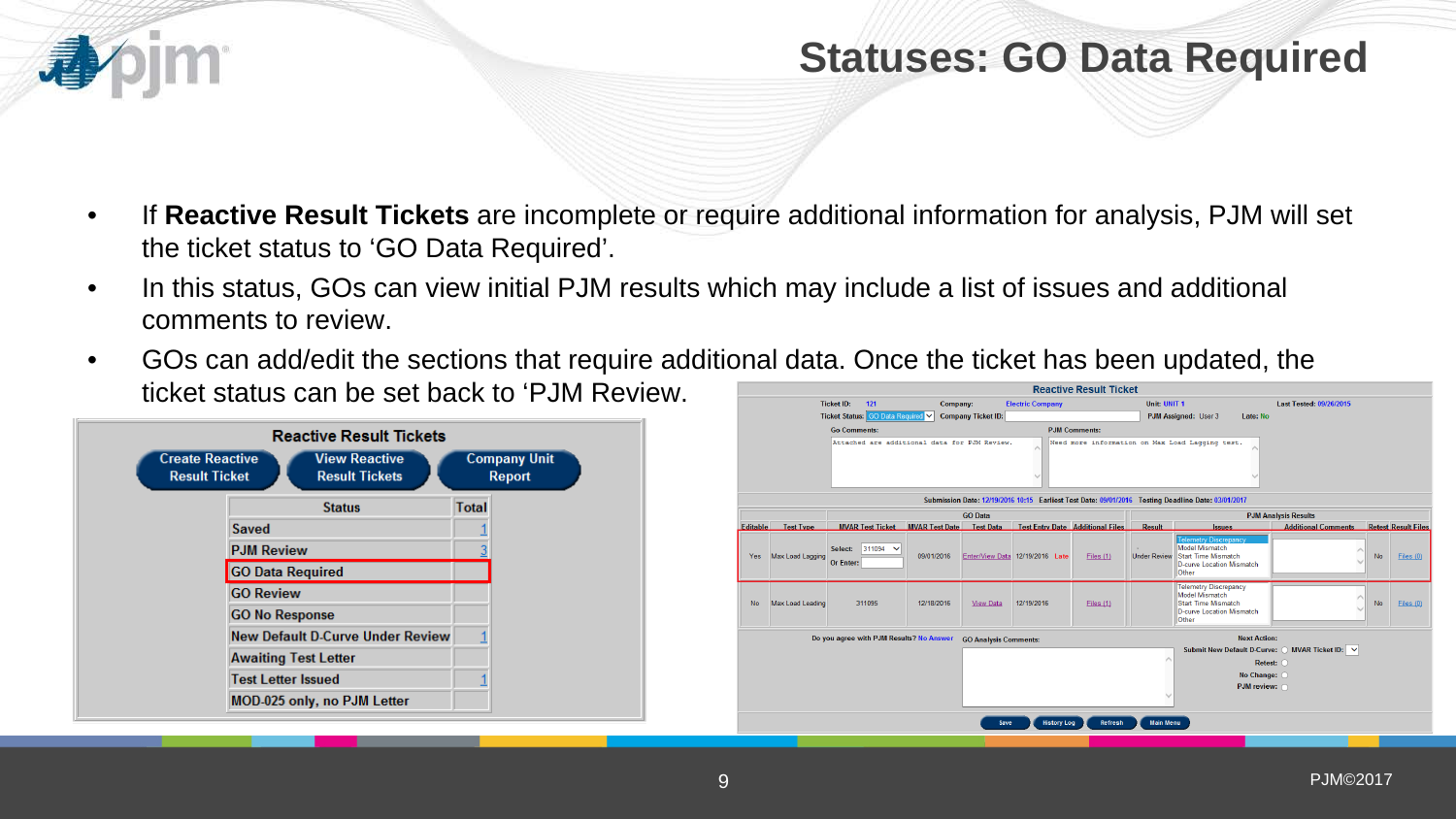

## **Statuses: GO No Response**

• If no response is received within 30 days, the ticket status will go into 'GO No Response.' This will alert the user that urgent action may be required. If there are any tickets in this status, please review the tickets as soon as possible by clicking on 'GO No Response' in the ticket summary bin.

| <b>Create Reactive</b><br><b>Result Ticket</b> | <b>Reactive Result Tickets</b><br><b>View Reactive</b><br><b>Result Tickets</b> | <b>Company Unit</b><br><b>Report</b> |
|------------------------------------------------|---------------------------------------------------------------------------------|--------------------------------------|
|                                                | <b>Status</b>                                                                   | <b>Total</b>                         |
|                                                | <b>Saved</b>                                                                    |                                      |
|                                                | <b>PJM Review</b>                                                               |                                      |
|                                                | <b>GO Data Required</b>                                                         |                                      |
|                                                | <b>GO Review</b>                                                                |                                      |
|                                                | <b>GO No Response</b>                                                           |                                      |
|                                                | <b>New Default D-Curve Under Review</b>                                         |                                      |
|                                                | <b>Awaiting Test Letter</b>                                                     |                                      |
|                                                | <b>Test Letter Issued</b>                                                       |                                      |
|                                                | MOD-025 only, no PJM Letter                                                     |                                      |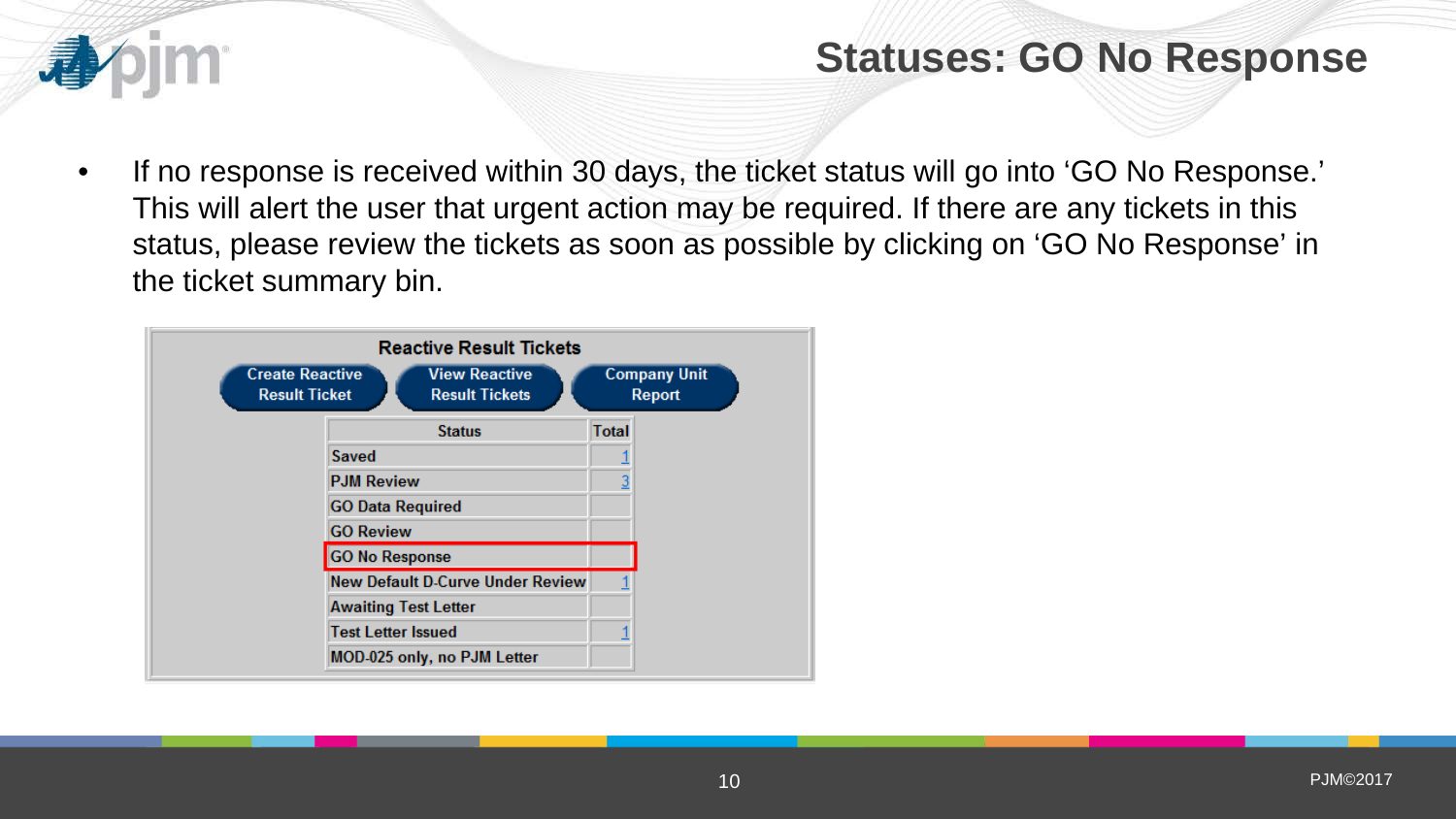



- Once the ticket has been fully reviewed by a PJM engineer, GO can review the results under the **PJM Analysis Results** section. This section includes:
	- **Result:** This field will have a basic summary of the test.
	- **Issues:** This field includes a list of common issues with the analysis. When PJM identifies an issue, it will be highlighted blue.
	- **Additional Comments:** PJM may make additional comments on the test if 'Other' **Issues** is selected.
	- **Retest:** This field indicates if the initial submission requires a retest.
	- **Result Files:** Click on the **Files** link to open the **Reactive Result Test Ticket PJM Result Files** page. GO can select and download the analysis results for review.

|               | <b>Reactive Result Test Ticket PJM Result Files</b> |                               |  |
|---------------|-----------------------------------------------------|-------------------------------|--|
|               | Reactive Result Ticket ID: 121 Unit: UNIT 1         | <b>Test: Max Load Lagging</b> |  |
| <b>Select</b> | <b>File Name</b>                                    | <b>Upload Time</b>            |  |
|               | Result.pdf                                          | 12/20/2016 06:30              |  |
|               | <b>Download</b><br>Refresh                          | <b>Back to Ticket</b>         |  |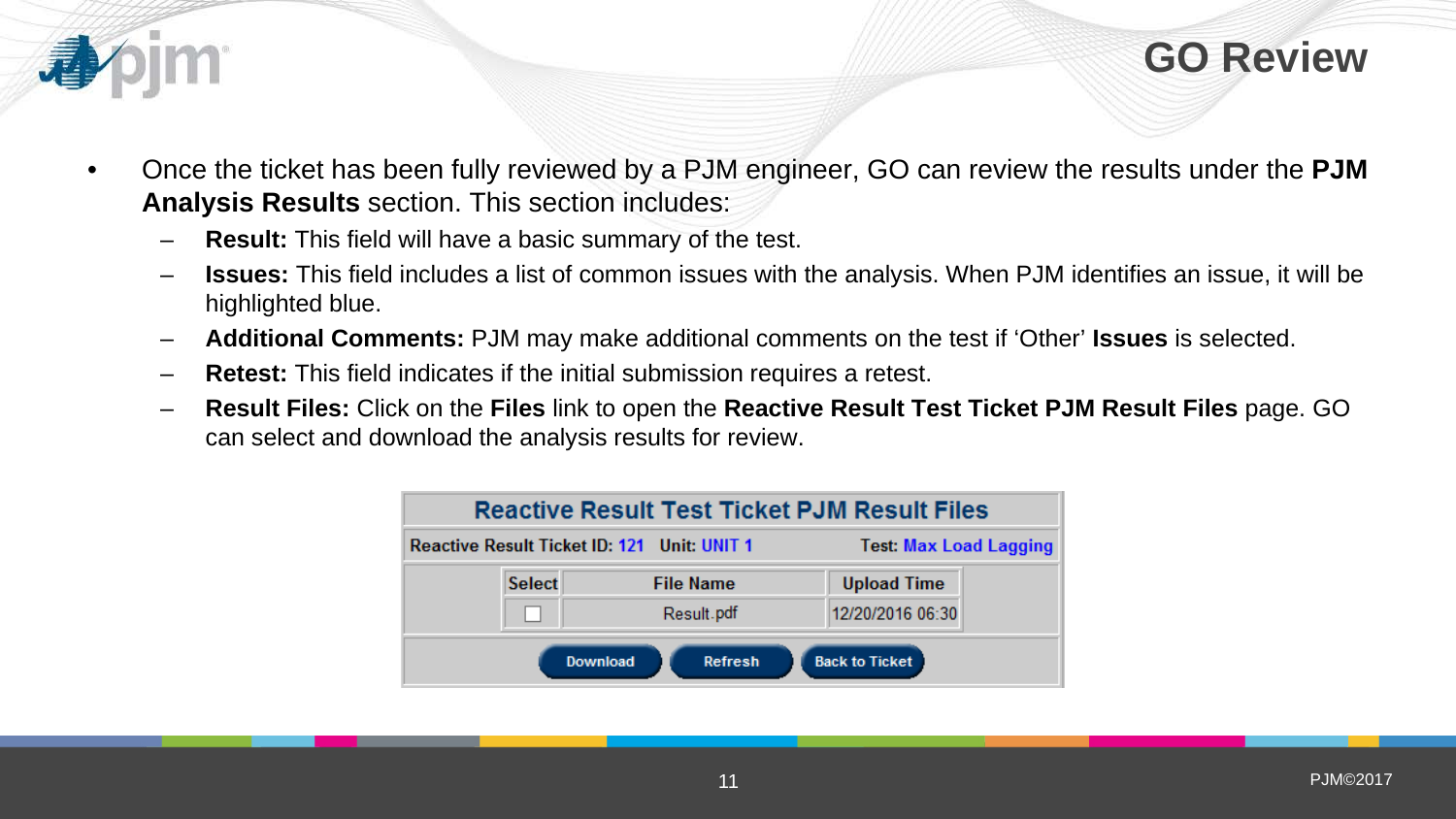

**GO Review** 

- When the data has been reviewed, GOs can select 'Yes' or "No' to agree or disagree with PJM results. Furthermore, **GO Analysis Comments** and **Next Action** can be filled out or selected. A list of **Next Action** includes:
	- **Select New Default D-Curve:** GOs can elect to submit a new default D-Curve if necessary. If this option is selected, a dropdown of MVAR Tickets submitted for the unit will appear. If no MVAR tickets have been submitted yet, please refer to the **MVAR (Reactive Power) Ticket** section of **Generation Tickets** on how to submit a new default D-Curve. Ticket status will automatically go 'New Default D-Curve Under Review' when the ticket is sent back to 'PJM Review.'
	- **Retest:** GOs have the option to retest a specific or all portion of the ticket. If selected, please identify in the comments which tests needs to be rerun.
	- **No Change:** This option can be selected if GO agrees with all PJM analysis results and no next action is needed. Ticket status will automatically go 'Awaiting Test Letter' when the ticket is sent back to 'PJM Review' if all results are within or excess.
	- **PJM Review:** If GO disagrees with any results, users can choose to have further PJM Review.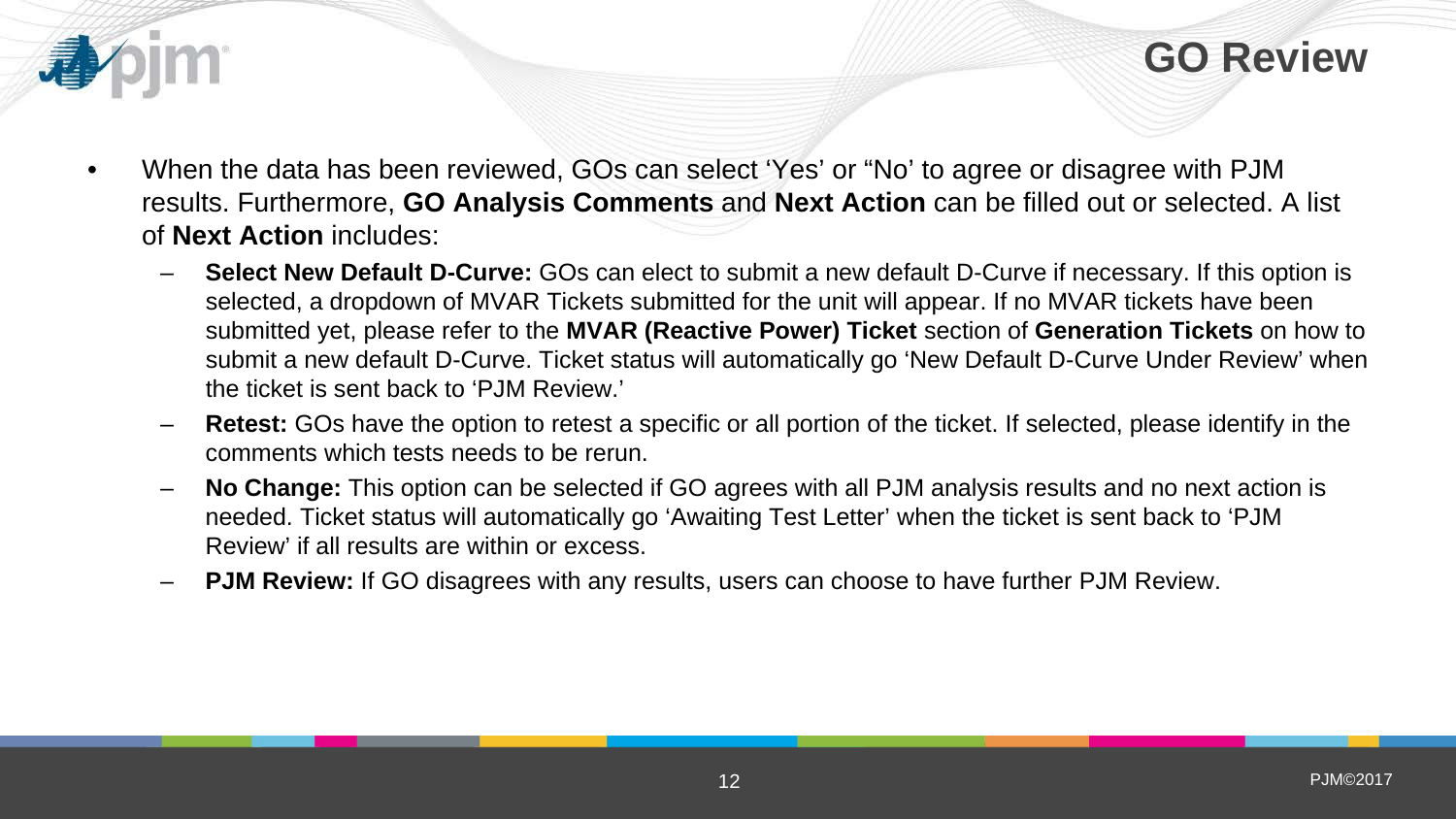

• Once all fields are completed, GOs can send the ticket back to 'PJM Review.'

|                 |                   |                                                  |              |                              |                                              | <b>Reactive Result Ticket</b>                                                                                         |                 |                                                                                                                                                       |                             |                            |           |                            |
|-----------------|-------------------|--------------------------------------------------|--------------|------------------------------|----------------------------------------------|-----------------------------------------------------------------------------------------------------------------------|-----------------|-------------------------------------------------------------------------------------------------------------------------------------------------------|-----------------------------|----------------------------|-----------|----------------------------|
|                 | <b>Ticket ID:</b> | 121                                              | Company:     |                              | <b>Electric Company</b>                      |                                                                                                                       |                 | Unit: UNIT 1                                                                                                                                          |                             | Last Tested: 09/26/2015    |           |                            |
|                 |                   | <b>Ticket Status: GO Review</b>                  | $\checkmark$ | <b>Company Ticket ID:</b>    |                                              |                                                                                                                       |                 | PJM Assigned: User 3                                                                                                                                  | Late: No                    |                            |           |                            |
|                 |                   | <b>Go Comments:</b>                              |              |                              |                                              | <b>PJM Comments:</b>                                                                                                  |                 |                                                                                                                                                       |                             |                            |           |                            |
|                 |                   | Attached are additional data for PJM Review.     |              |                              | A<br>w                                       |                                                                                                                       |                 | Need more information on Max Load Lagging test.<br>Submission Date: 12/19/2016 10:15 Earliest Test Date: 09/01/2016 Testing Deadline Date: 03/01/2017 |                             |                            |           |                            |
|                 |                   |                                                  |              | <b>GO Data</b>               |                                              |                                                                                                                       |                 |                                                                                                                                                       | <b>PJM Analysis Results</b> |                            |           |                            |
| <b>Editable</b> | <b>Test Type</b>  | <b>MVAR Test Ticket MVAR Test Date Test Data</b> |              |                              |                                              | <b>Test Entry Date Additional Files</b>                                                                               | <b>Result</b>   | <b>Issues</b>                                                                                                                                         |                             | <b>Additional Comments</b> |           | <b>Retest Result Files</b> |
| <b>No</b>       | Max Load Lagging  | 311094                                           | 09/01/2016   |                              | View Data 12/19/2016 Late                    | Files (1)                                                                                                             | Shortage        | <b>Telemetry Discrepancy</b><br>Model Mismatch<br>Start Time Mismatch<br>D-curve Location Mismatch<br>Other                                           |                             |                            | <b>No</b> | Files (1)                  |
| No.             | Max Load Leading  | 311095                                           | 12/18/2016   | View Data 12/19/2016         |                                              | Files (1)                                                                                                             | Within $+/-$ 5% | <b>Telemetry Discrepancy</b><br>Model Mismatch<br><b>Start Time Mismatch</b><br>D-curve Location Mismatch<br><b>Other</b>                             |                             |                            | <b>No</b> | Files (1)                  |
|                 |                   | Do you agree with PJM Results? ● Yes ○ No        |              | <b>GO Analysis Comments:</b> | Default D-Curve based on discussion.<br>Save | Confirmed with our plant manager with the issue<br>and agree with PJM analysis. Will submit New<br><b>History Log</b> | Refresh         | <b>Next Action:</b><br>Submit New Default D-Curve: · MVAR Ticket ID: 311096 V (311096 View)<br>No Change: O<br>PJM review: O<br><b>Main Menu</b>      | Retest: O                   |                            |           |                            |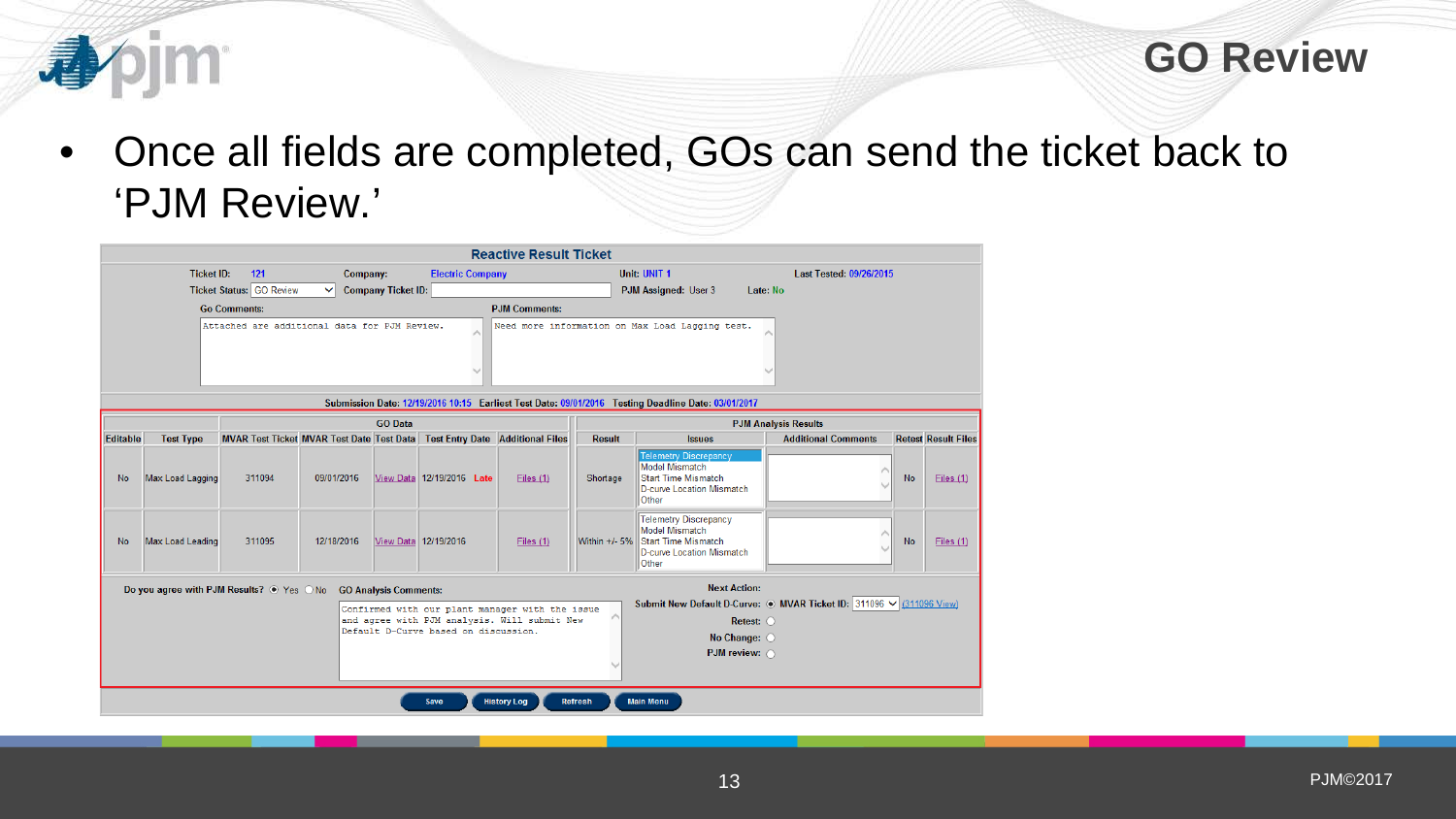

## **Statuses: New Default D-Curve Under Review**

• When the ticket is in **New Default D-Curve Under Review**, PJM will review the MVAR ticket submitted and implement the D-Curve in PJM EMS if accepted. Once this step has been completed, the status will go into 'Awaiting Test Letter.'

| <b>Create Reactive</b><br><b>Result Ticket</b> | <b>Reactive Result Tickets</b><br><b>View Reactive</b><br><b>Result Tickets</b> |                | <b>Company Unit</b><br><b>Report</b> |
|------------------------------------------------|---------------------------------------------------------------------------------|----------------|--------------------------------------|
|                                                | <b>Status</b>                                                                   | <b>Total</b>   |                                      |
|                                                | Saved                                                                           |                |                                      |
|                                                | <b>PJM Review</b>                                                               | $\overline{3}$ |                                      |
|                                                | <b>GO Data Required</b>                                                         |                |                                      |
|                                                | <b>GO Review</b>                                                                |                |                                      |
|                                                | <b>GO No Response</b>                                                           |                |                                      |
|                                                | <b>New Default D-Curve Under Review</b>                                         |                |                                      |
|                                                | <b>Awaiting Test Letter</b>                                                     |                |                                      |
|                                                | <b>Test Letter Issued</b>                                                       |                |                                      |
|                                                | MOD-025 only, no PJM Letter                                                     |                |                                      |

|                                                                                                                                                     |                         |                                                                            |                                     |                              |                                                                                                                                                               | <b>Reactive Result Ticket</b> |               |                                                                                                                                |                            |           |                            |
|-----------------------------------------------------------------------------------------------------------------------------------------------------|-------------------------|----------------------------------------------------------------------------|-------------------------------------|------------------------------|---------------------------------------------------------------------------------------------------------------------------------------------------------------|-------------------------------|---------------|--------------------------------------------------------------------------------------------------------------------------------|----------------------------|-----------|----------------------------|
| 121<br><b>Ticket ID:</b>                                                                                                                            |                         |                                                                            | <b>Electric Company</b><br>Company: |                              |                                                                                                                                                               |                               | Unit: UNIT 1  | Last Tested: 09/26/2015                                                                                                        |                            |           |                            |
| New Default D-Curve Under Review V<br><b>Ticket Status:</b>                                                                                         |                         |                                                                            | <b>Company Ticket ID:</b>           |                              |                                                                                                                                                               | PJM Assigned: User 3          | Late: No      |                                                                                                                                |                            |           |                            |
|                                                                                                                                                     |                         | <b>Go Comments:</b>                                                        |                                     |                              |                                                                                                                                                               | <b>PJM Comments:</b>          |               |                                                                                                                                |                            |           |                            |
|                                                                                                                                                     |                         | Attached are additional data for PJM Review.                               |                                     |                              |                                                                                                                                                               |                               |               | Need more information on Max Load Lagging test.                                                                                |                            |           |                            |
| Submission Date: 12/19/2016 10:15 Earliest Test Date: 09/01/2016 Testing Deadline Date: 03/01/2017<br><b>GO</b> Data<br><b>PJM Analysis Results</b> |                         |                                                                            |                                     |                              |                                                                                                                                                               |                               |               |                                                                                                                                |                            |           |                            |
| <b>Editable</b>                                                                                                                                     | <b>Test Type</b>        | MVAR Test Ticket MVAR Test Date Test Data Test Entry Date Additional Files |                                     |                              |                                                                                                                                                               |                               | <b>Result</b> | <b>Issues</b>                                                                                                                  | <b>Additional Comments</b> |           | <b>Retest Result Files</b> |
| <b>No</b>                                                                                                                                           | Max Load Lagging        | 311094                                                                     | 09/01/2016                          |                              | View Data 12/19/2016 Late                                                                                                                                     | Files (1)                     | Shortage      | <b>Telemetry Discrepancy</b><br>Model Mismatch<br>Start Time Mismatch<br>D-curve Location Mismatch<br>Other                    |                            | <b>No</b> | Files $(1)$                |
| No                                                                                                                                                  | <b>Max Load Leading</b> | 311095                                                                     | 12/18/2016                          |                              | View Data 12/19/2016                                                                                                                                          | Files (1)                     | Within +/- 5% | <b>Telemetry Discrepancy</b><br>Model Mismatch<br>Start Time Mismatch<br>D-curve Location Mismatch<br>Other                    |                            | <b>No</b> | Files (1)                  |
|                                                                                                                                                     |                         | Do you agree with PJM Results? Yes                                         |                                     | <b>GO Analysis Comments:</b> | Confirmed with our plant manager with the issue<br>and agree with PJM analysis. Will submit New<br>Default D-Curve based on discussion.<br><b>History Log</b> |                               |               | <b>Next Action:</b><br>Submit New Default D-Curve: @ MVAR Ticket ID: 311096 View<br>Retest: O<br>No Change: O<br>PJM review: O |                            |           |                            |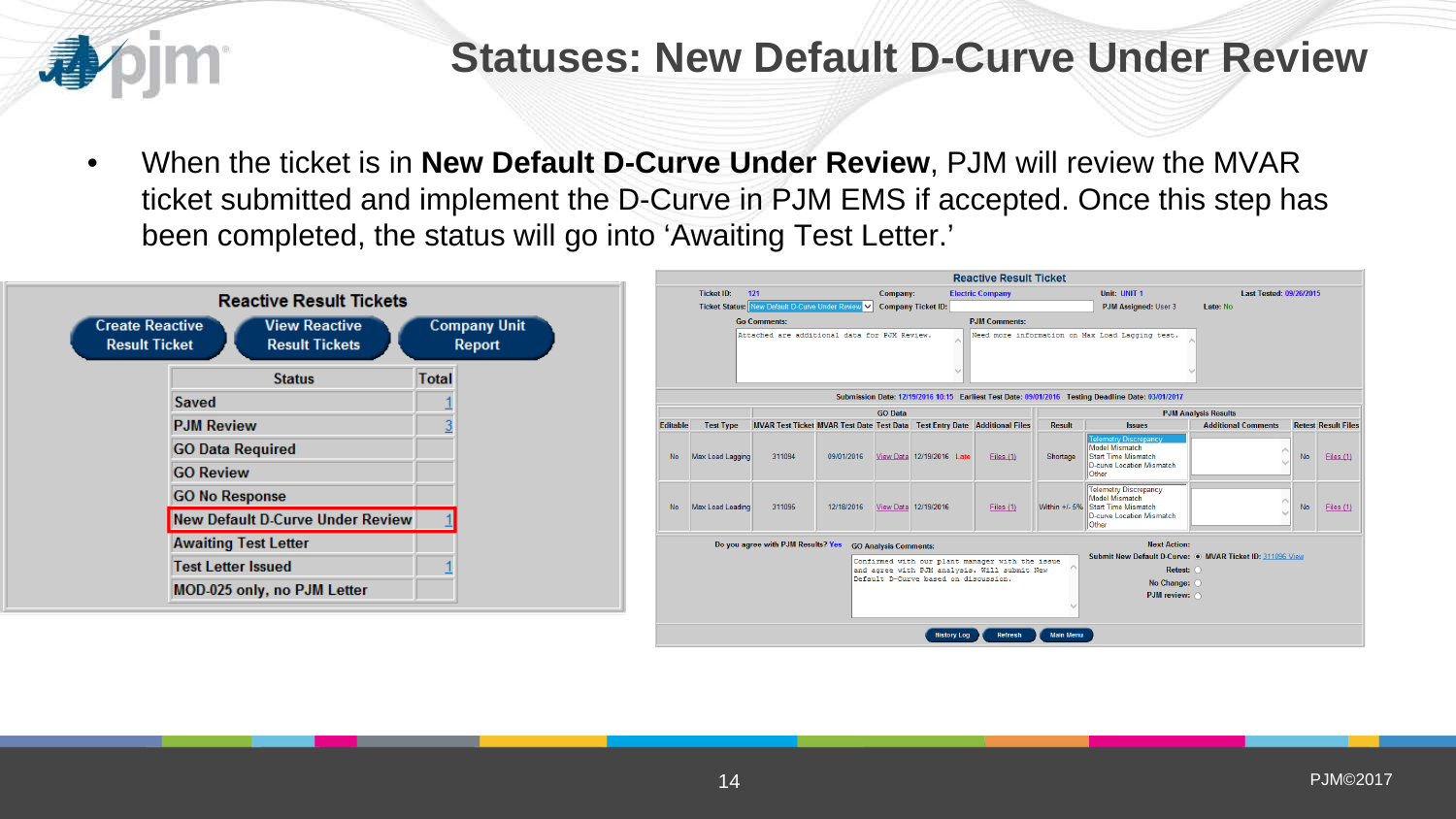

## **Statuses: Awaiting Test Letter and Test Letter Issued**

• Once the ticket is in this status, PJM has accepted the test results and all next actions are completed. PJM will upload the test letters for documentation.

• When the ticket status is in 'Test Letter Issued,' all ticket information and files have been uploaded and saved in eDART. GOs can open the ticket to retrieve the test letter by clicking the **Download** link on the bottom of the page. GOs can also revisit the ticket for future review.



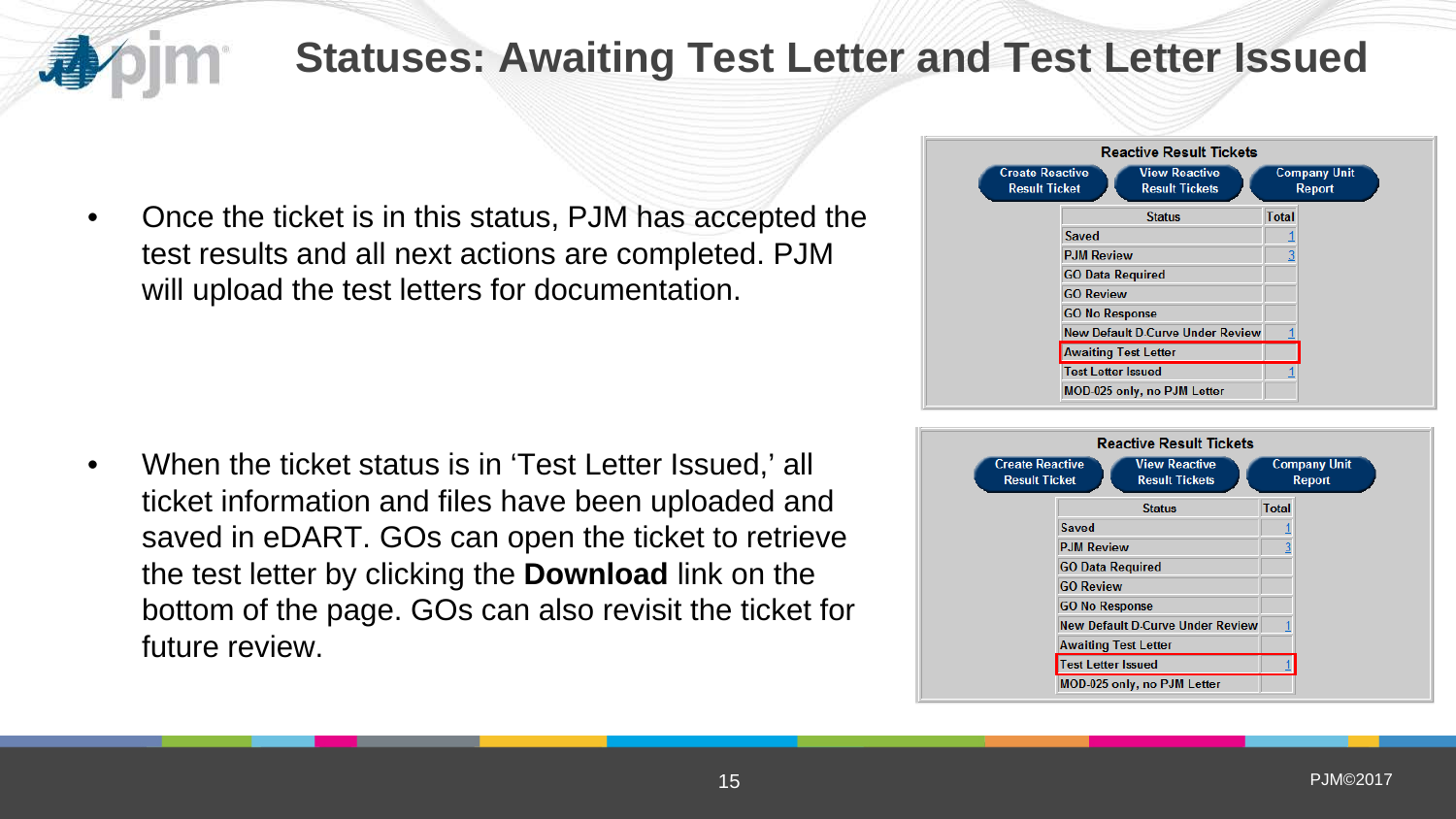

## **Statuses: MOD-025 only, no PJM Letter**

• GO data submittals for MOD-025-2 only will also be evaluated and scored. If GO chooses not to accept the results, PJM can issue a new status type.

|                                                | <b>Reactive Result Tickets</b>                |              |                                      |
|------------------------------------------------|-----------------------------------------------|--------------|--------------------------------------|
| <b>Create Reactive</b><br><b>Result Ticket</b> | <b>View Reactive</b><br><b>Result Tickets</b> |              | <b>Company Unit</b><br><b>Report</b> |
|                                                | <b>Status</b>                                 | <b>Total</b> |                                      |
|                                                | Saved                                         | <u>42</u>    |                                      |
|                                                | <b>PJM Review</b>                             |              |                                      |
|                                                | <b>GO Data Required</b>                       |              |                                      |
|                                                | <b>GO Review</b>                              |              |                                      |
|                                                | <b>GO No Response</b>                         |              |                                      |
|                                                | <b>New Default D-Curve Under Review</b>       |              |                                      |
|                                                | <b>Awaiting Test Letter</b>                   |              |                                      |
|                                                | <b>Test Letter Issued</b>                     |              |                                      |
|                                                | MOD-025 only, no PJM Letter                   |              |                                      |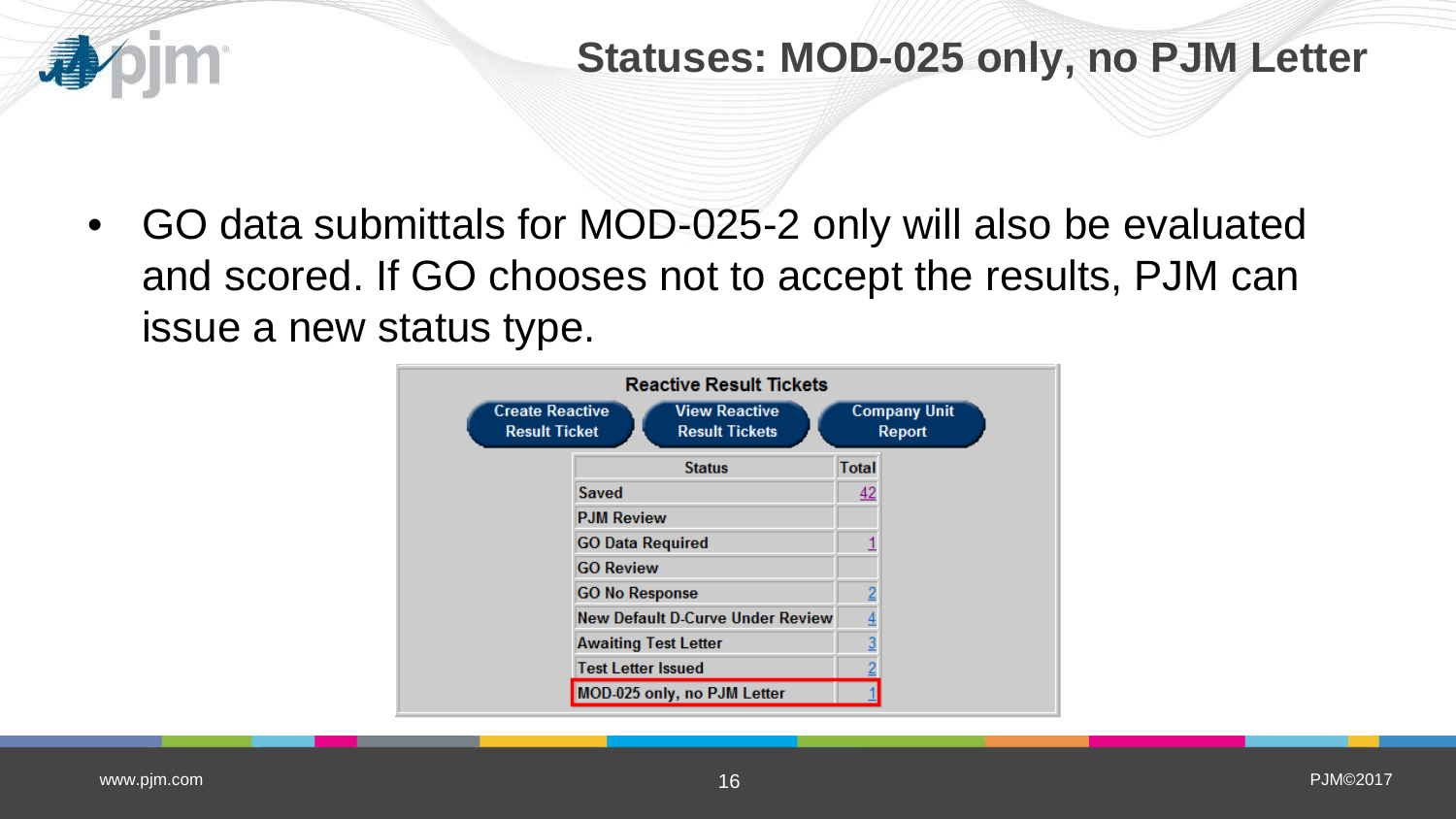

## **View Reactive Result Tickets**

• To view the reactive result tickets, click on **View Reactive Result Ticket**.**Reactive Capability Testing Report** 

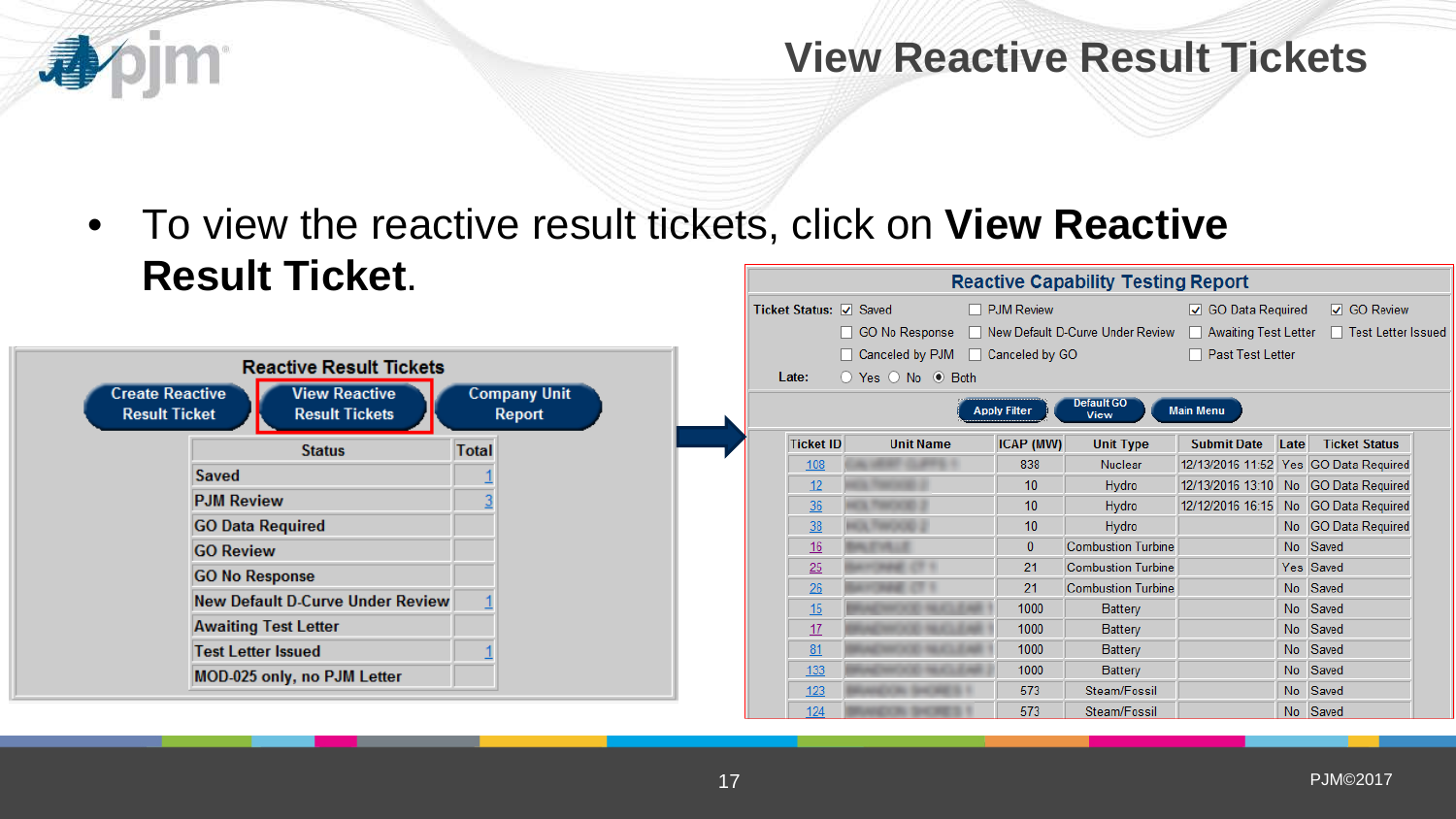

• To view the record of Reactive Testing, click on Company Unit Report.

**pjm** 

小

| <b>Create Reactive</b><br><b>Result Ticket</b> | <b>Reactive Result Tickets</b><br><b>View Reactive</b><br><b>Result Tickets</b> |              | <b>Company Unit</b><br><b>Report</b> |
|------------------------------------------------|---------------------------------------------------------------------------------|--------------|--------------------------------------|
|                                                | <b>Status</b>                                                                   | <b>Total</b> |                                      |
| Saved                                          |                                                                                 |              |                                      |
| <b>PJM Review</b>                              |                                                                                 |              |                                      |
| <b>GO Data Required</b>                        |                                                                                 |              |                                      |
| <b>GO Review</b>                               |                                                                                 |              |                                      |
| <b>GO No Response</b>                          |                                                                                 |              |                                      |
|                                                | <b>New Default D-Curve Under Review</b>                                         |              |                                      |
| <b>Awaiting Test Letter</b>                    |                                                                                 |              |                                      |
| <b>Test Letter Issued</b>                      |                                                                                 |              |                                      |
|                                                | MOD-025 only, no PJM Letter                                                     |              |                                      |